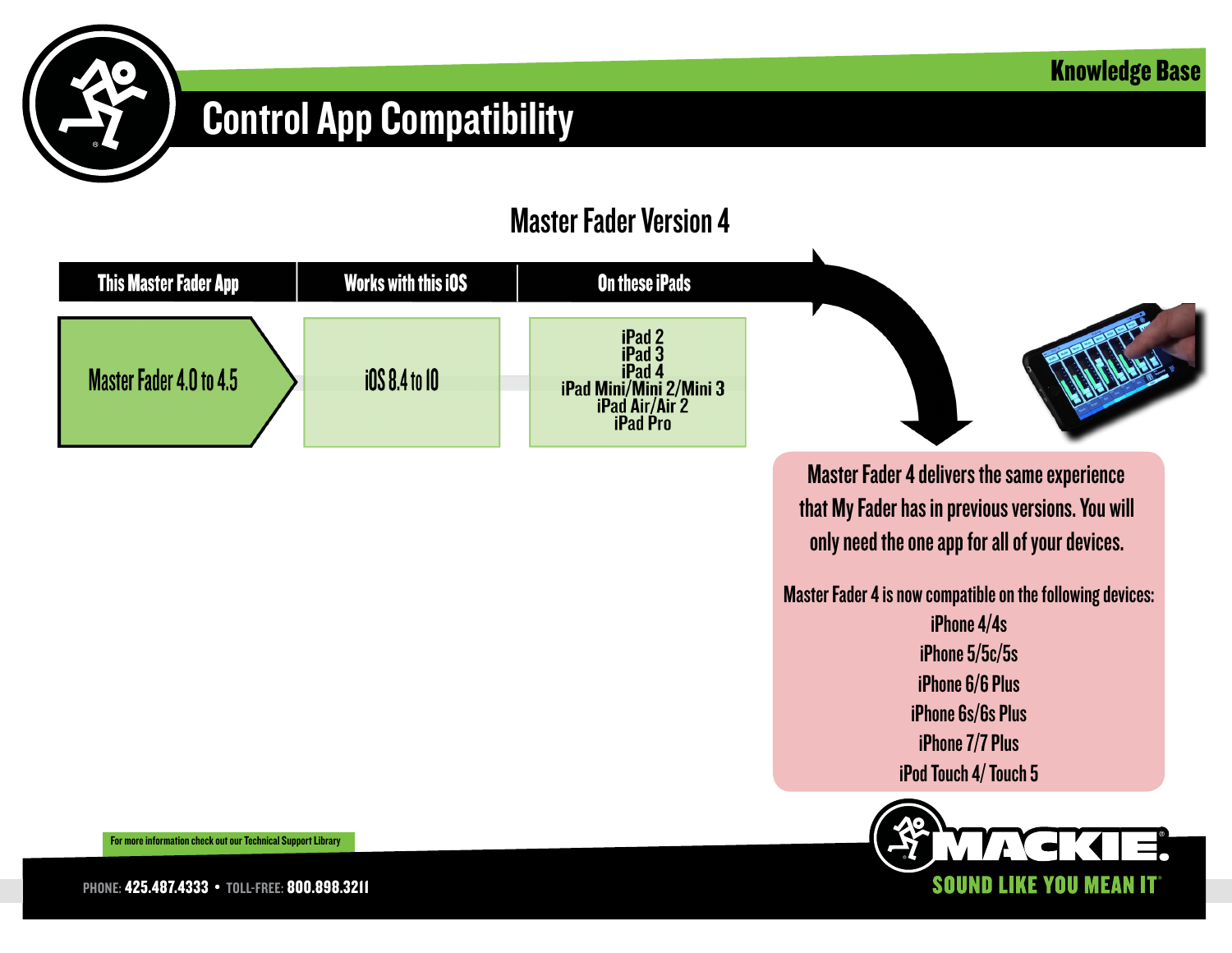

iPhone 6/6 Plus iPhone 6s/6s Plus iPod Touch 4/Touch 5 iPad 2/3/4 iPad Mini/Mini 2/Mini 3 iPad Air/Air 2

**SOUND** 

# Control App Compatibility



For more information check out our Technical Support Library

PHONE: 425.487.4333 • TOLL-FREE: 800.898.3211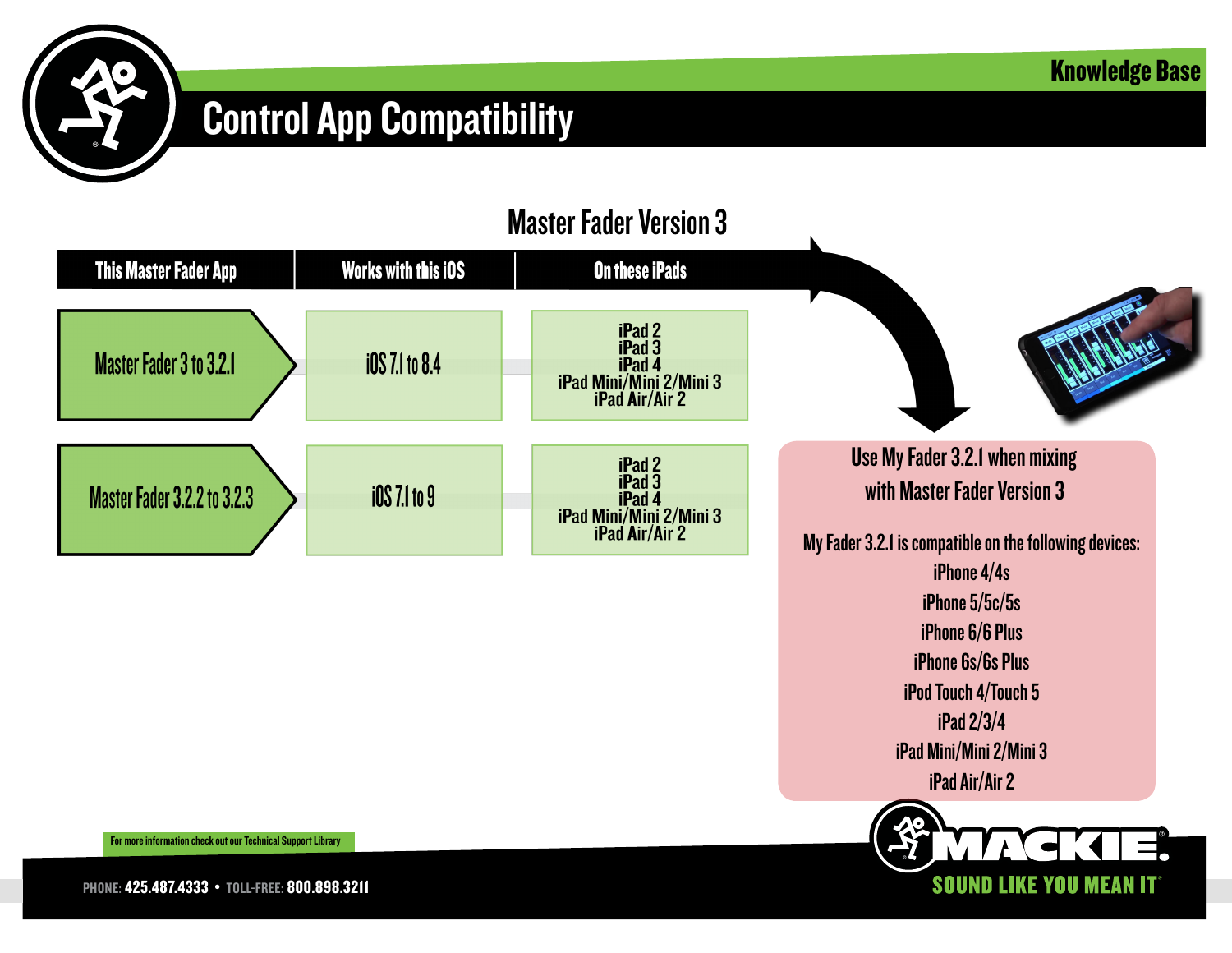

## Control App Compatibility

#### Master Fader Version 2



\*The highest supported operating system for the original iPad is iOS 5.1.1.

**SOUND** 

iPad Mini/Mini 2 iPad Air

For more information check out our Technical Support Library

PHONE: 425.487.4333 • TOLL-FREE: 800.898.3211